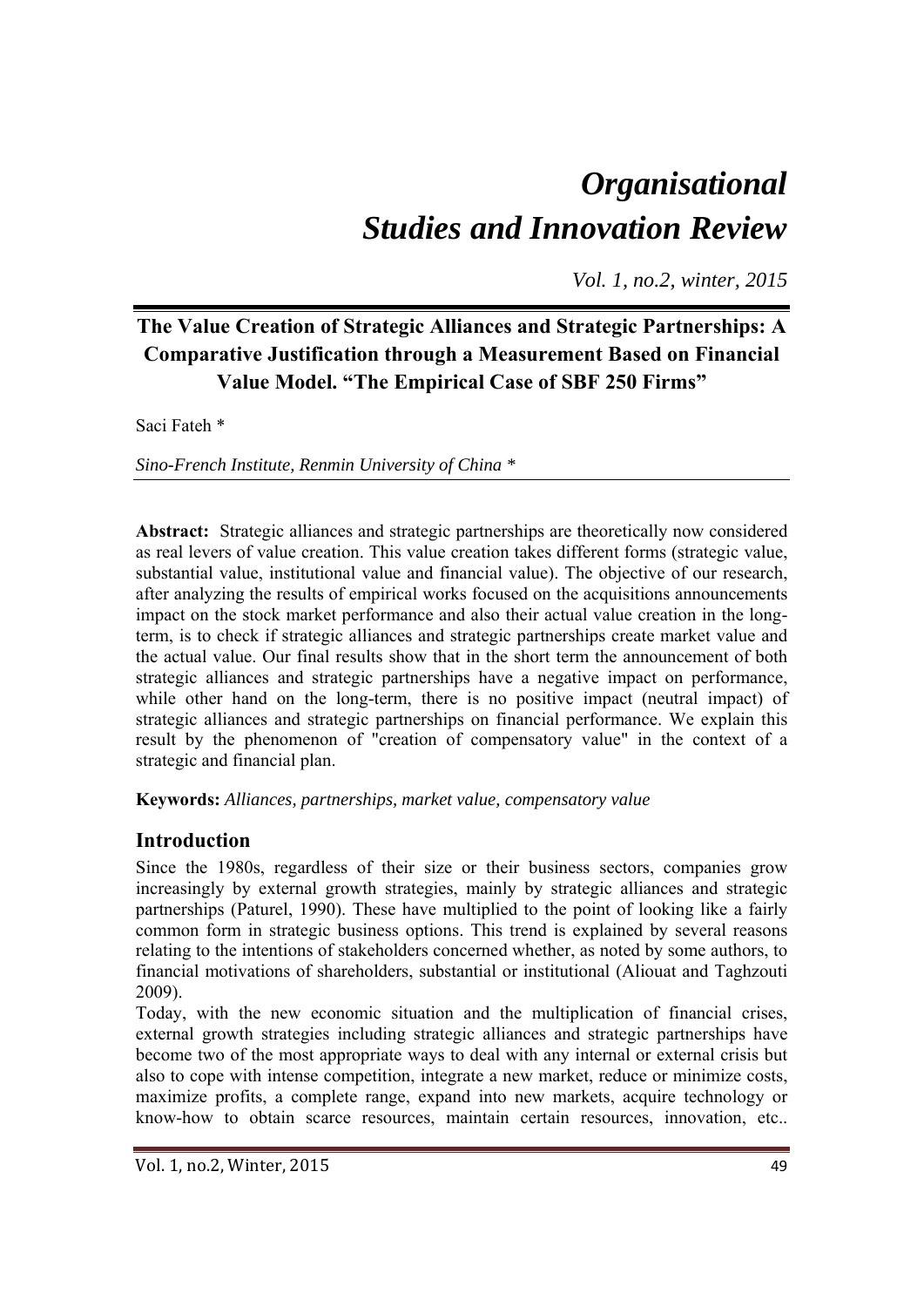(Jacquot and Koehl, 1998). In short, preservation strategies, capture, creation or production of the current or new value according to (Paturel, 2011).

## **Literature Review**

The analysis of work on the subject of our research enabled us to notice a real dissonance between the results of previous work. Especially with those who argue for the creation of real financial value, and those who advocate for the perception of value.

The choice of this research is not a coincidence, but rather a motivation to answer questions of (Aliouat, 1996). Aliouat, after analyzing the results of empirical studies on the impact of acquisitions announcements on market value where he has seen the impact was positive, made our following question:

What is the impact of strategic alliances (AS) and strategic partnerships (SP) on the financial performance of the company?

The answer to this problem requires the response to the two following research questions:

- $\triangleright$  Does the announcement of strategic alliances and strategic partnerships have an impact on the market valuation (in the short term)?
- $\triangleright$  Does the conclusion of strategic alliances and strategic partnerships have an impact on the real financial value (in the long term)?

#### **Theoretical framework**

To answer our two research questions we absolutely must refer to some particular theoretical current, the theory of market efficiency, the agency theory, the theory of transaction costs and the theory of resources.

We have formulated 1 hypothesis on the impact of the announcement on the stock market valuation from the theory of market efficiency (Fama, 1965) and agency theory (Jensen and Ruback effect, 1983). And for H2 to H6 assumptions based on the theory of transaction costs (Coase, 1937, Williamson, 1985) and the theory of resources (Penrose, 1959); (Wernerfelt, 1984) and (Barney, 1991).

#### **Research model, assumptions and definition of variables**

We adopt the following model:

Financial Performance = creation of financial value = constant + variable Strategic Partnership (PS) + control variables

PFit =  $80+81*APSA + B2* OpPrMargin + B3* CostGS + B4* Fsales + B5* Sales + B6$ Fsales Sales +  $\beta$ 7 NPART +  $\beta$ 8N +  $\beta$ 9S + $\varepsilon$ .

*Assumptions or hypothesis* 

H1: There is a positive relationship between the announcement effect of a SA or a SP.

H2: The increase in the margin on operating income has a positive impact on financial performance in a SA or SP

H3: The increase in turnover realized abroad has a positive impact on financial performance in a SA or a SP.

Vol. 1, no.2, Winter, 2015 **50**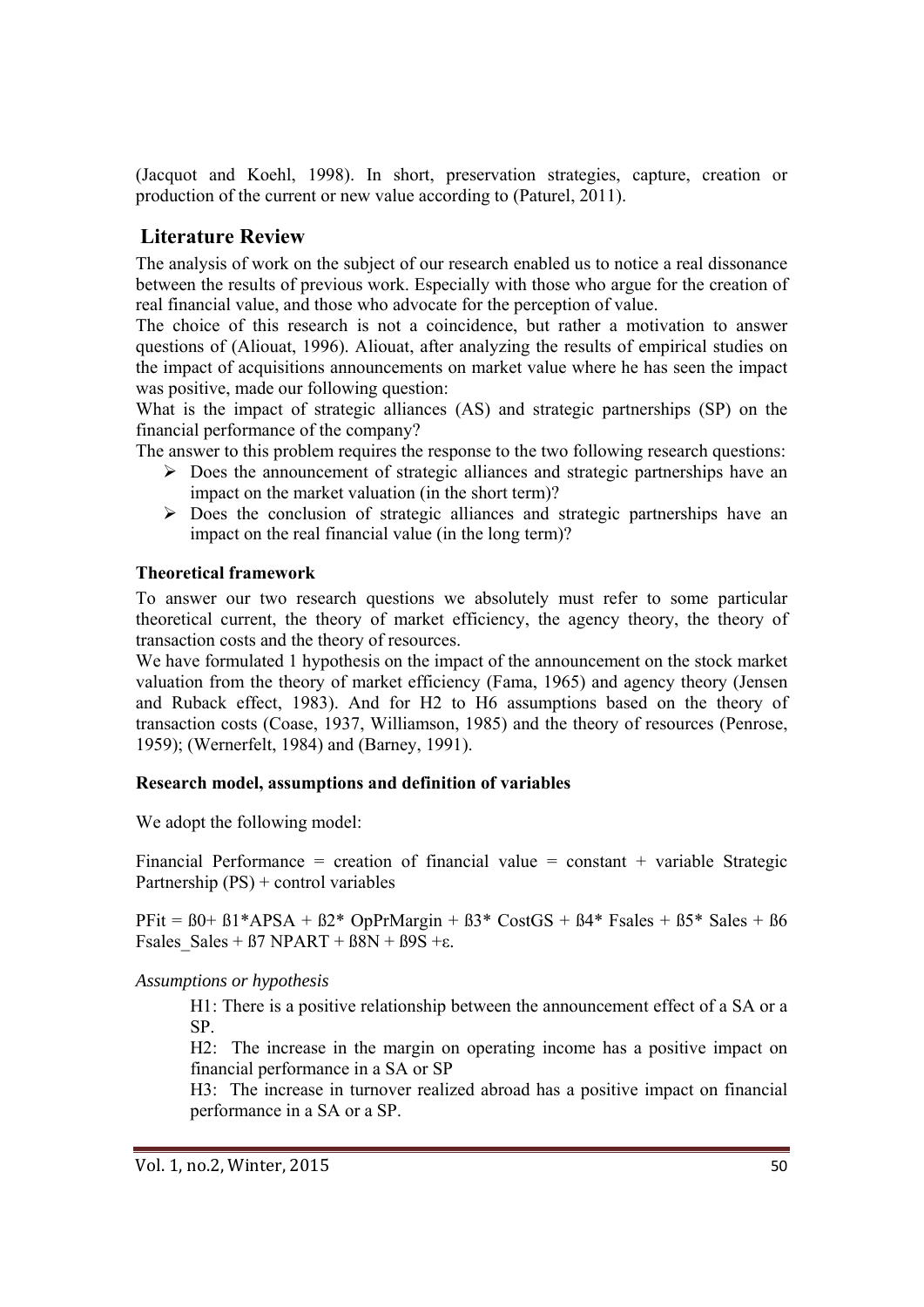H4: The increase in annual sales (turnover) has a positive impact on financial performance in a SA or a SP.

H5: Increased variation sales abroad to total sales have a positive impact on financial performance in a SA or a SP.

H6: The increase in the number of employees has a negative impact on financial performance in a SA or a SP

| <b>Dependent variables</b>              | Independent variables                    | <b>Control variables</b>          |
|-----------------------------------------|------------------------------------------|-----------------------------------|
| Short term goals                        |                                          |                                   |
| $AR:$ abnormal return                   | APSA: Before/After of SA                 |                                   |
| <b>CAR</b> : cumulative abnormal return | APMA: Before/After of M&A                |                                   |
| AAR: average abnormal return (test de   |                                          |                                   |
| Student)                                |                                          |                                   |
| Long term goals                         | APSA: Before/After of SA                 | S: sector of activity             |
| <b>ROA</b> : return on asset            | <b>APPS:</b> Before/After of SP          | <b>NPART</b> : number of partners |
| <b>ROE:</b> return on equity            | <b>OPPRMAR</b> : Operating Profit Margin |                                   |
| <b>PBR</b> : Price to book ratio        | CostGS: Cost Of Goods Sold               |                                   |
|                                         | <b>Fsales</b> : Foreign Sales            |                                   |
|                                         | <b>Sales</b>                             |                                   |
|                                         | <b>Variation Fsales/Sales</b>            |                                   |
|                                         | N: Number of employees                   |                                   |

*Table 1: Definition of variables* 

## **Methodology**

In our study, we have used accounting and financial data, including Thomson One Banker, Datastream, Diane; reference documents of companies; the companies' annual reports.

We have established a sample of 75 strategic alliances and 48 strategic partnerships selected from the SBF 250 French companies and using historical market and financial data between 1997 and 2013. We made on a longitudinal period of seven (07) years, three (03) years before, the year of the strategic alliance or a strategic partnership and three (03) years after, (Cornett and Tehranian, 1992).

To answer to our problem, our choice is based on epistemological positivism based on a quantitative approach by adopting a hypothetical-deductive approach.

To analyze the data, we used the Student test for the study of events and tests on panel data estimation on STATA and RATS.

In our work, the study of the measure of value creation relates only to the extent of creating financial value. We then propose the results of the correlation study and those of the three regressions models developed for measuring the creation of real value.

In order to have a solid basis for our analysis, we referred to earlier work (Saci, 2013); (Barber and Lyon, 1997) and (Meschi and Hubler, 2000) for measuring the market value creation and work of (Saci, 2013); (Park, 2003); (Yook, 2004); (Harrison and al., 1991); (Camerlynck Ooghe and De Langhe, 2005). Triangulation of methods allows the confirmation of the empirical contribution of our research. Using the method of event study and regression method for estimating panel data, analyzing different data highlights these triangulation methods.

In this study we made the test of correlation, the study of normality and stationarity on market performance and on the real performance.

#### **Student tests**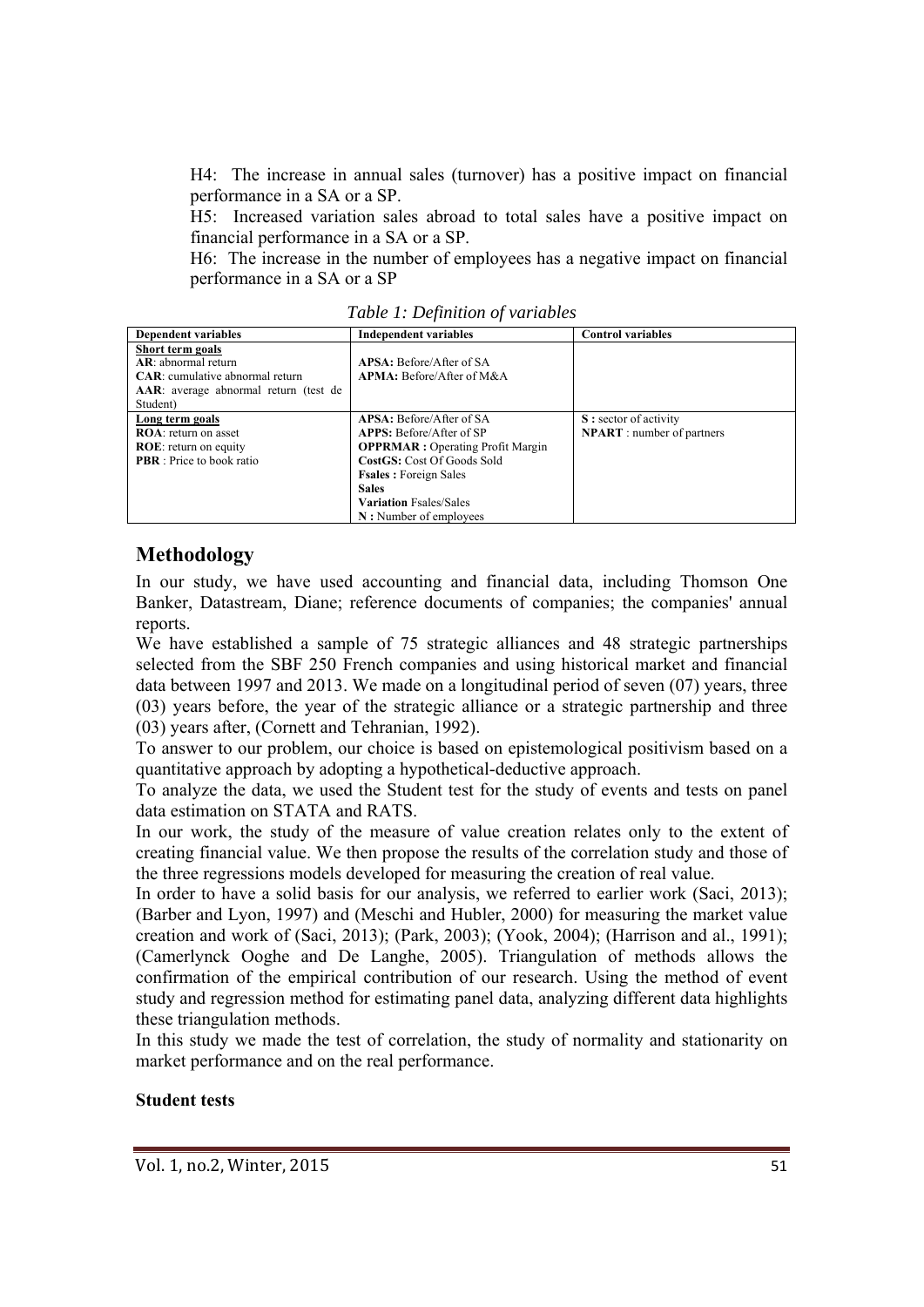The possible significance of AR, AAR and ACAR according to tests performed and measured by standard tests (1%, 5% and 10%).

The objective of this test is to measure the impact of strategic alliances and effects of strategic partnerships on the market performance.

In this study, we have computed the Abnormal Return (AR), using the Market model.

| <b>Days</b>    | AR(%)    | CAR $(% )$ | TEST T (AR) | AAR $(%)$ | <b>TEST T (AAR)</b> |
|----------------|----------|------------|-------------|-----------|---------------------|
| -6             | $-0.050$ | $-0.050$   | $-0,216$    | $-0.050$  | $-0,216$            |
| $-5$           | $-0,536$ | $-0,586$   | $-1,914*$   | $-0,293$  | $-1,691*$           |
| $-4$           | 0,365    | $-0,222$   | 1,111       | $-0,074$  | $-0,463$            |
| $-3$           | 0,117    | $-0,105$   | 0,541       | $-0.026$  | $-0,204$            |
| $-2$           | $-0,224$ | $-0,328$   | $-0,942$    | $-0.066$  | $-0.637$            |
| $-1$           | 0,249    | $-0.080$   | 0,829       | $-0.013$  | $-0,140$            |
| $\mathbf{0}$   | $-0.034$ | $-0,114$   | $-0,110$    | $-0,016$  | $-0,172$            |
| $\mathbf{1}$   | 0,318    | 0,204      | 1,269       | 0,025     | 0,291               |
| $\overline{2}$ | $-0.173$ | 0,031      | $-0.689$    | 0,003     | 0,042               |
| $\overline{3}$ | $-0,257$ | $-0,226$   | $-1,052$    | $-0,023$  | $-0,275$            |
| $\overline{4}$ | $-0,309$ | $-0,535$   | $-1,237$    | $-0.049$  | $-0.654$            |
| 5              | 0,165    | $-0.370$   | 0,704       | $-0.031$  | $-0,407$            |
| 6              | $-0,493$ | $-0,864$   | $-1,323$    | $-0.066$  | $-0.839$            |

*Table 2: AR, CAR, and AAR on announcement strategic alliances (SA* 

*Figure 1: AAC and ACAR on announcement strategic alliances (SA*)

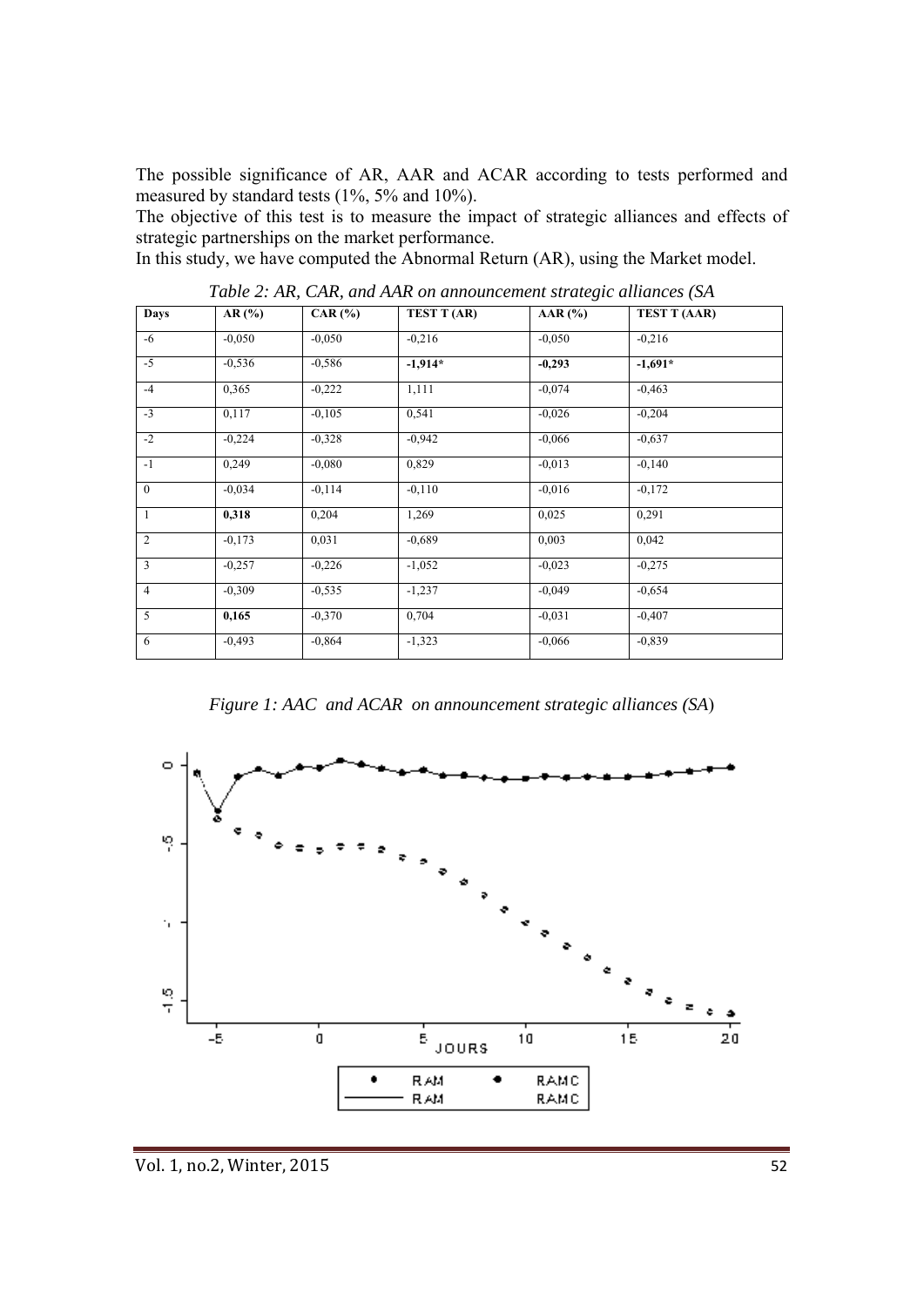

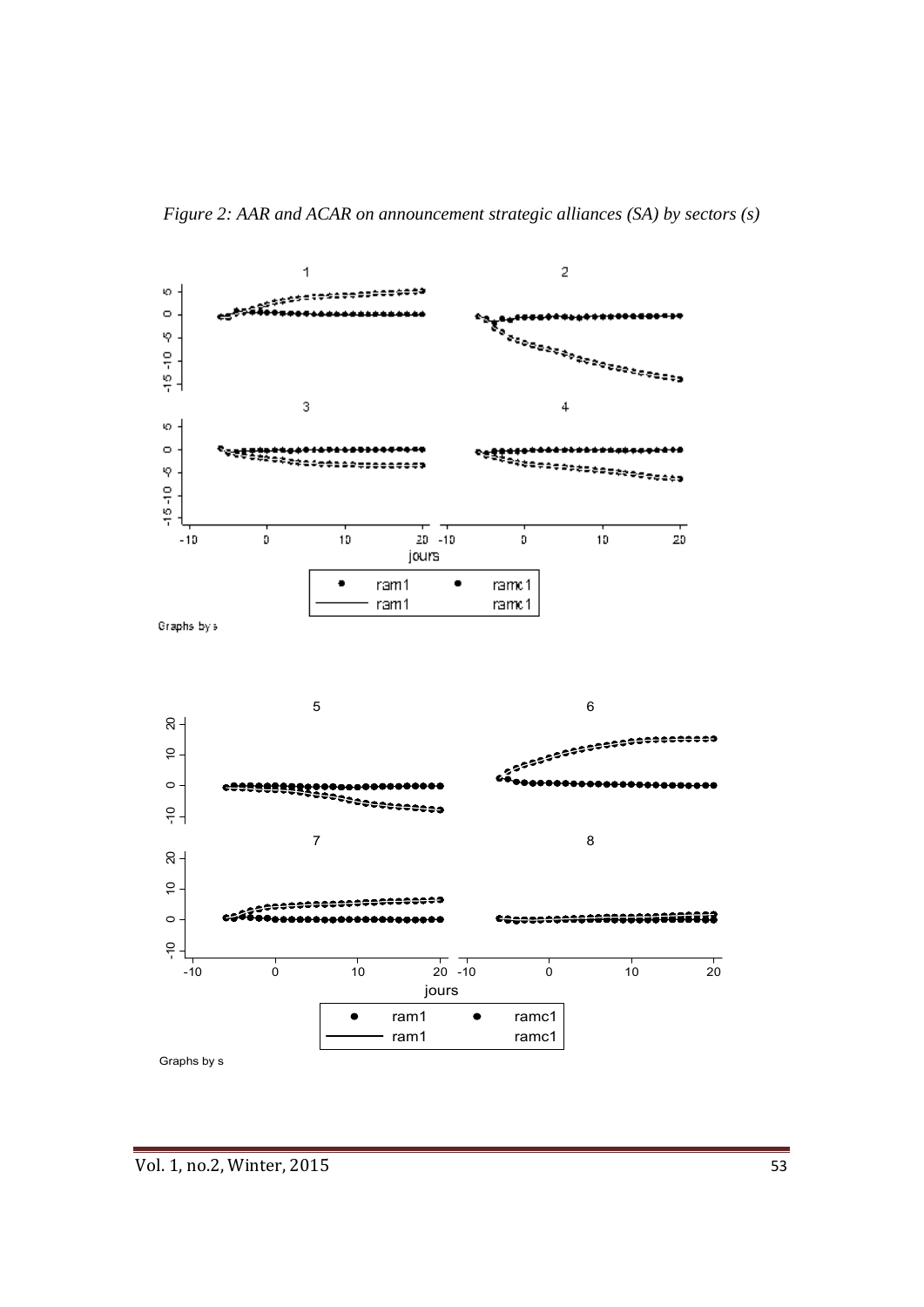The analysis of the AAR shows a significant and negative impact on the fifth day after the announcement (-0.293% for AAR and -0.536% for AR) than all the AAR in the event window are negatives but not significant except for the first and the second day after the announcement we find a positive impact but not significant respectively (+0.025% et  $+0.003\%$ ).

| Days (j)       | AR(%)        | $CAR$ $\left(\frac{9}{6}\right)$ | TEST T (AR)  | AAR (%)      | <b>TEST T (AAR)</b> |
|----------------|--------------|----------------------------------|--------------|--------------|---------------------|
|                |              |                                  |              |              |                     |
| $-6$           | 0,0602023    | 0,0594283                        | 0,2853127    | 0,121342     | 0.1813281           |
| $-5$           | 0,0601931    | 0,0582295                        | 0,2850749    | 0,116459     | 0,1805525           |
| $-4$           | $-0.0616915$ | 0,0182558                        | 0,1383906    | 0,0547675    | $-0,1630754$        |
| $-3$           | $-0.7215893$ | $-0.1667054$                     | $-10,132249$ | $-0,6668218$ | $-10,796621$        |
| $-2$           | 0,0580746    | $-0,1217494$                     | $-10,070238$ | $-0,6087472$ | 0,1730509           |
| $-1$           | $-0,5786754$ | $-0,1979038$                     | $-10,705535$ | $-10,187423$ | $-10,496962$        |
| $\mathbf{0}$   | 0,452451     | $-0,104996$                      | $-0.8965339$ | $-0,7349716$ | 10,130403           |
| $\mathbf{1}$   | $-0,3353783$ | $-0,1337938$                     | $-10,228098$ | $-10,07035$  | $-10,08328$         |
| $\overline{2}$ | 0,3420577    | $-0,0809214$                     | $-0,7899211$ | $-0,7282922$ | 0,7950878           |
| 3              | 0,5487469    | $-0.0179545$                     | $-0.1885502$ | $-0,1795453$ | 10,653899*          |
| $\overline{4}$ | 0,0425398    | $-0.0124551$                     | $-0,1410752$ | $-0,1370055$ | 0,1331324           |
| 5              | $-0.5374336$ | $-0.0562033$                     | $-0.6118272$ | $-0,6744391$ | $-10,633564$        |
| 6              | 0,0322036    | $-0,0494027$                     | $-0.5687747$ | $-0,6422355$ | 0,1150106           |

*Table 3: AR, CAR, AAR, and ACAR on announcement strategic partnerships (SP)* 

The analysis of the AAR shows a significant and negative impact on the third and seventh day after the announcement (-0.197 and -0.08. respectively), but actually the reactions are positive, since the AAR increases. Throughout the event window, we note that the average abnormal returns (AAR) down to -5  $i = j = -1$ , with  $j = i$ . a positive market reaction is noted (the passage of RA -0.57 to 0.45 between  $i = -1$  and  $i = 0$ ). From  $j = 0$  to  $j = 6$ , we notice positive reactions in general. Then, we notice some positive reactions, sometimes negative.

If a negative impact on stock prices is associated with strategic partnerships, it seems that this is the form of partnership it himself that his announcement is the consequent of the market reaction.

After analyzing our results by sector of activity, we find positive reactions to Sector 1 and 7, respectively automotive and tourism sector.

#### **Regression tests**

|            | <b>ROA</b>  |            | <b>ROE</b>  |            | PBR         |            |
|------------|-------------|------------|-------------|------------|-------------|------------|
|            | Coeff       | P- value   | Coeff       | P-value    | Coeff       | P-value    |
| OpPrMargin | .3399823    | $0.001***$ | .31371      | $0.000***$ | .1760597    | $0.006***$ |
| Fsales     | $-.0763402$ | 0.718      | $-.0320694$ | 0.536      | $-.0451567$ | 0.793      |

*Table 4: Results of regressions SA (before)* 

Vol. 1, no.2, Winter, 2015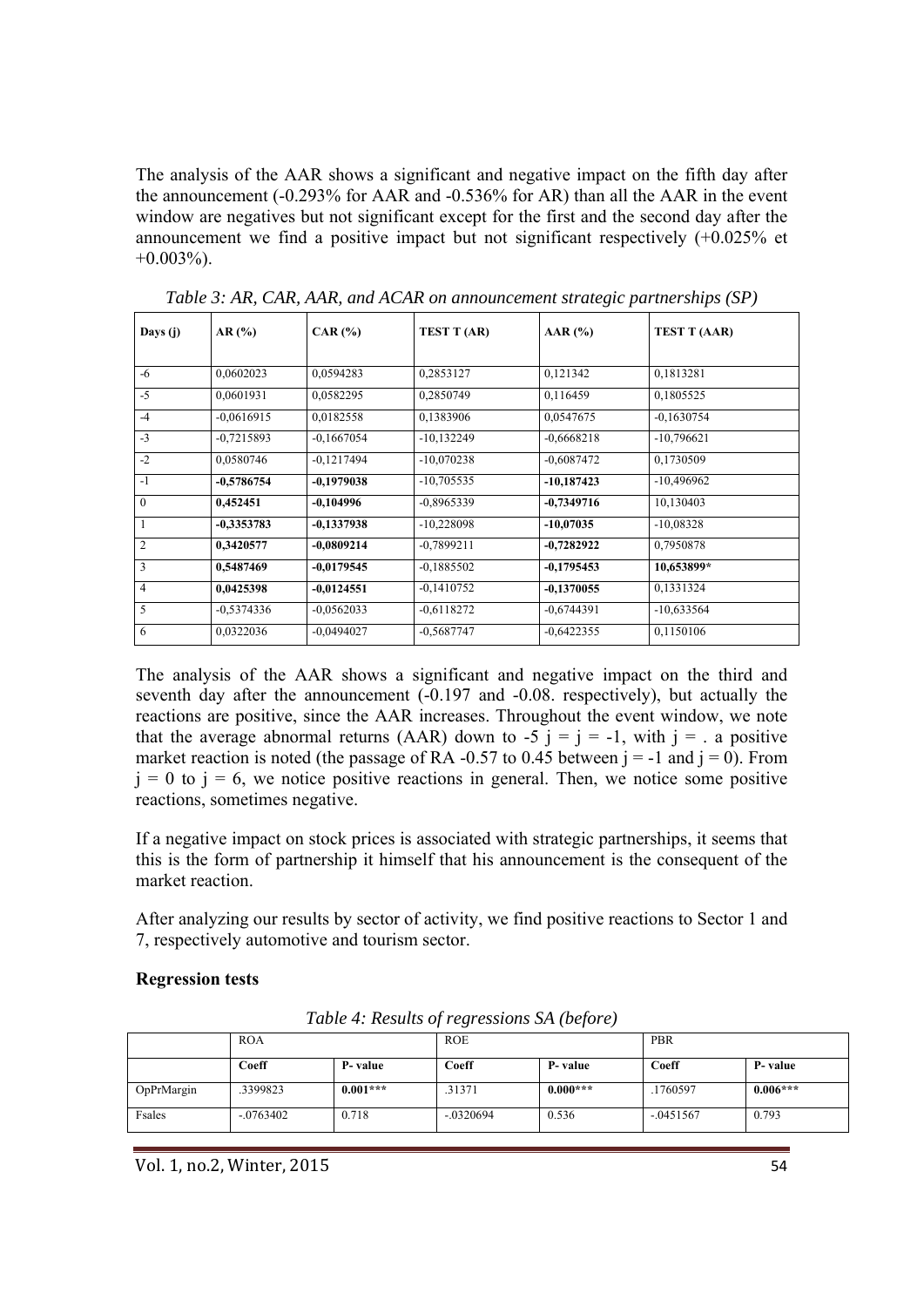| Sales        | .8807723     | 0.118     | .0976777    | 0.243 | $-.562795$ | 0.177 |
|--------------|--------------|-----------|-------------|-------|------------|-------|
| Fsales Sales | $-.0000832$  | 0.945     | .0009349    | 0.482 | .0006953   | 0.492 |
| N            | $-0.7609001$ | $0.045**$ | $-.0590199$ | 0.509 | .0917911   | 0.700 |
| Npart        |              |           | $-.1173997$ | 0.224 |            |       |
| ъ.           |              |           | $-.0294496$ | 0.350 |            |       |

|              | <b>ROA</b>   |            | <b>ROE</b>  |            | <b>PBR</b>  |            |
|--------------|--------------|------------|-------------|------------|-------------|------------|
|              | Coeff        | P- value   | Coeff       | P- value   | Coeff       | P- value   |
| OpPrMargi    | .4940214     | $0.000***$ | .3571543    | $0.000***$ | .1129907    | $0.005***$ |
| Fsales       | $-0.0466426$ | 0.774      | $-.0260508$ | 0.647      | $-.0018756$ | 0.984      |
| Sales        | .9481825     | $0.022**$  | .0677897    | 0.439      | $-.2929679$ | 0.200      |
| Fsales Sale  | .0018634     | $0.099*$   | .0026861    | $0.034**$  | .0004711    | 0.473      |
| N            | -.3938089    | $0.067*$   | $-.0291444$ | 0.742      | $-.0897972$ | 0.395      |
| <b>Npart</b> |              |            | $-.0738069$ | 0.487      |             |            |
| S            |              |            | $-.0908205$ | $0.005***$ |             |            |

*Table 5: Results of regressions SA (after)* 

*Table 6: Results of regressions SP (before)* 

|              | <b>ROA</b> |            | <b>ROE</b>  |            | <b>PBR</b>  |            |
|--------------|------------|------------|-------------|------------|-------------|------------|
|              | Coeff      | P- value   | Coeff       | P- value   | Coeff       | P- value   |
| OpPrMargi    | .6431136   | $0.000***$ | 2.103043    | $0.000***$ | .1977354    | $0.001***$ |
| CostGS       | .0351271   | $0.001***$ | .1138987    | $0.004***$ | .0089347    | $0.079*$   |
| Fsales       | .0028346   | 0.904      | $-.0126309$ | 0.884      | $-.0049775$ | 0.664      |
| <b>Sales</b> | $-1317093$ | $0.009***$ | $-.2774761$ | 0.130      | $-.0783795$ | $0.002***$ |
| Fsales Sale  | .0189309   | 0.383      | .0543708    | 0.495      | .0061488    | 0.561      |
| $\mathbf N$  | .0352519   | 0.245      | .0395938    | 0.721      | .0083583    | 0.571      |

*Table 7: Results of regressions SP (after)* 

|                     | <b>ROA</b>  |                 | <b>ROE</b>  |            | <b>PBR</b>  |          |
|---------------------|-------------|-----------------|-------------|------------|-------------|----------|
|                     | Coeff       | <b>P</b> -value | Coeff       | P-value    | Coeff       | P- value |
| OpPrMargin          | .7976695    | $0.000***$      | 2.350536    | $0.001***$ | .0178243    | 0.202    |
| CostGS              | .0890309    | $0.041**$       | .5488935    | 0.172      | $-.0064289$ | 0.406    |
| Fsales              | $-.0216294$ | 0.152           | $-.148948$  | 0.286      | .0034776    | 0.198    |
| <b>Sales</b>        | $-.0804934$ | $0.105*$        | $-.3245798$ | 0.479      | .0005398    | 0.951    |
| <b>Fsales</b> Sales | $-.0047397$ | 0.451           | $-.0095313$ | 0.870      | .000214     | 0.849    |
| $\mathbf N$         | $-.0204002$ | 0.142           | $-.0681197$ | 0.595      | .0008943    | 0.718    |

Vol. 1, no.2, Winter, 2015 55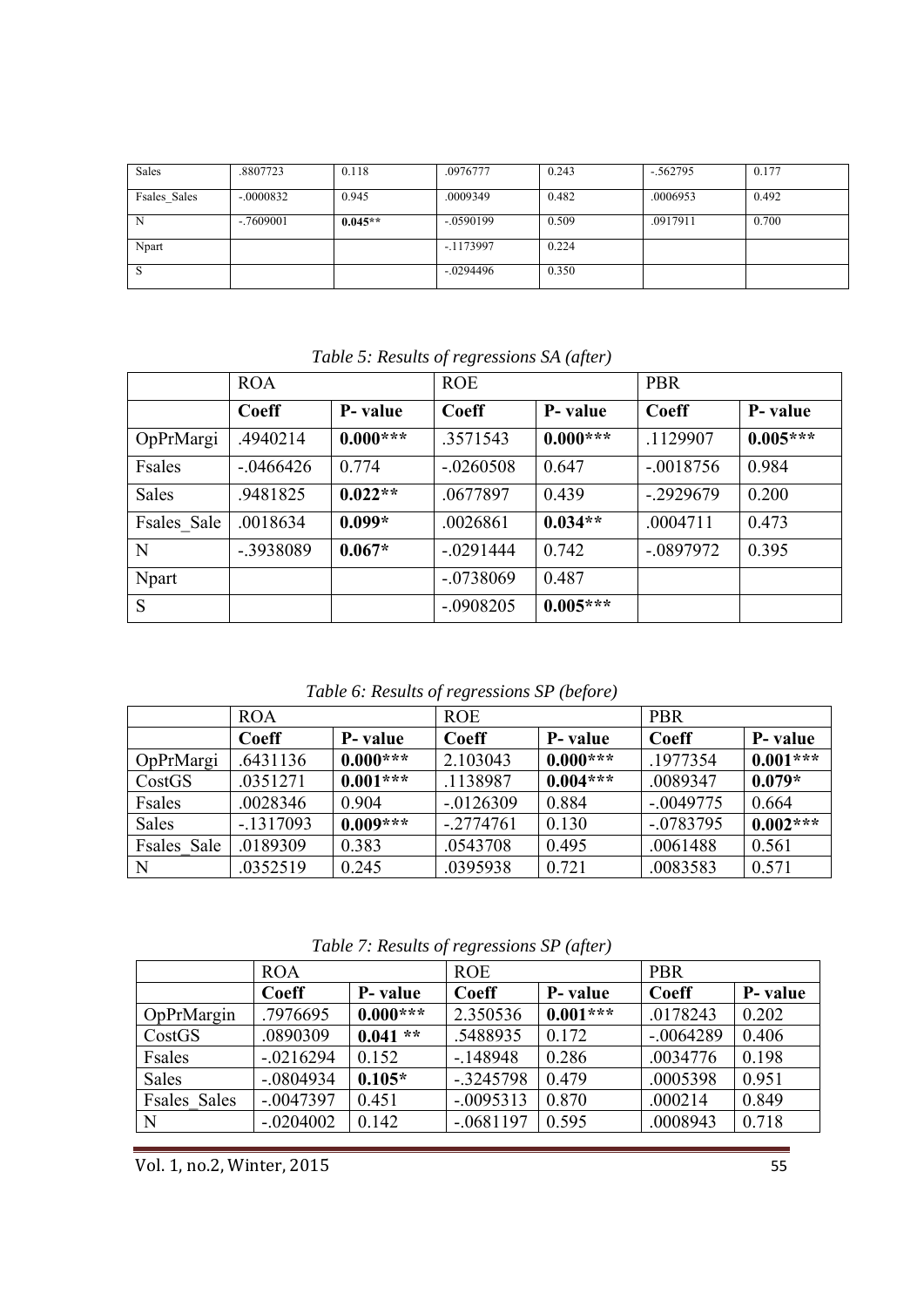## **Results**

The announcement of strategic alliances and strategic partnerships has a negative impact on performance. We note that our results on the market performance are consistent with those of (Hubled and Meschi, 2000) on the stock market performance of strategic alliances.

In the long term there is no positive impact (neutral impact) on financial performance whether be it the strategic alliance or strategic partnership.

Compared to our assumptions, we reject the hypothesis suggesting the existence of a positive relationship between the establishment of the strategic alliance or the strategic partnership and the creation of financial value, because we have only H2 is validated.

Strategic alliances (AS) and strategic partnerships (SP) have no impacts on the financial performance of the company: first, our results contradict the theoretical assumptions and the results of some empirical work on strategic alliances: Combs and Ketchen (1999), on mergers acquisitions: Harrison, Hitt, Hoskisson and Ireland (1991), and on the other hand, our results are consistent with other empirical research results: in the case of strategic alliances: Park and Dong-Sung (1997).

Compared to our assumptions, we reject the hypothesis suggesting the existence of a positive relationship between strategic alliances, strategic partnerships and financial performance: H3, H4 and H6

We accept hypothesis H2, however H5 is accepted for the case of strategic alliances and rejected the case of strategic partnerships.

## **Discussion**

Our results, in which stock prices are used to measure short-term performance, suggest throughout that the financial markets seem to be indifferent to announcements of strategic alliances. However, in large part, mergers and acquisitions are seen as good news by the financial actors (Saci, 2013) and (Hubler & Meschi, 2000). Strategic Alliances and Strategic Partnerships are not seen as good news in general if we refer to the logic of (Hubler and Meschi, 2000).

When we analyzed our results by sector, we found in general the same results. This is difficult to explain without further details.

In the long term, the comparative reading of the theoretical literature and the empirical one shows that strategic alliances and strategic partnerships are practices that can generate both positive and negative effects. This observation led us to assume that the combined effect of the alignment of interests and inefficiencies own strategic partnerships is likely to create a net neutral effect on creating financial value of the company.

Through empirical studies cited below concerning external growth strategies, including strategic alliances and strategic partnerships, we find notice that the impact of strategic alliances and strategic partnerships on creating financial value is neutral.

We find that many studies are contradictory on the performance of strategic alliances and strategic partnerships, including the measurement of performance in relation to the company size.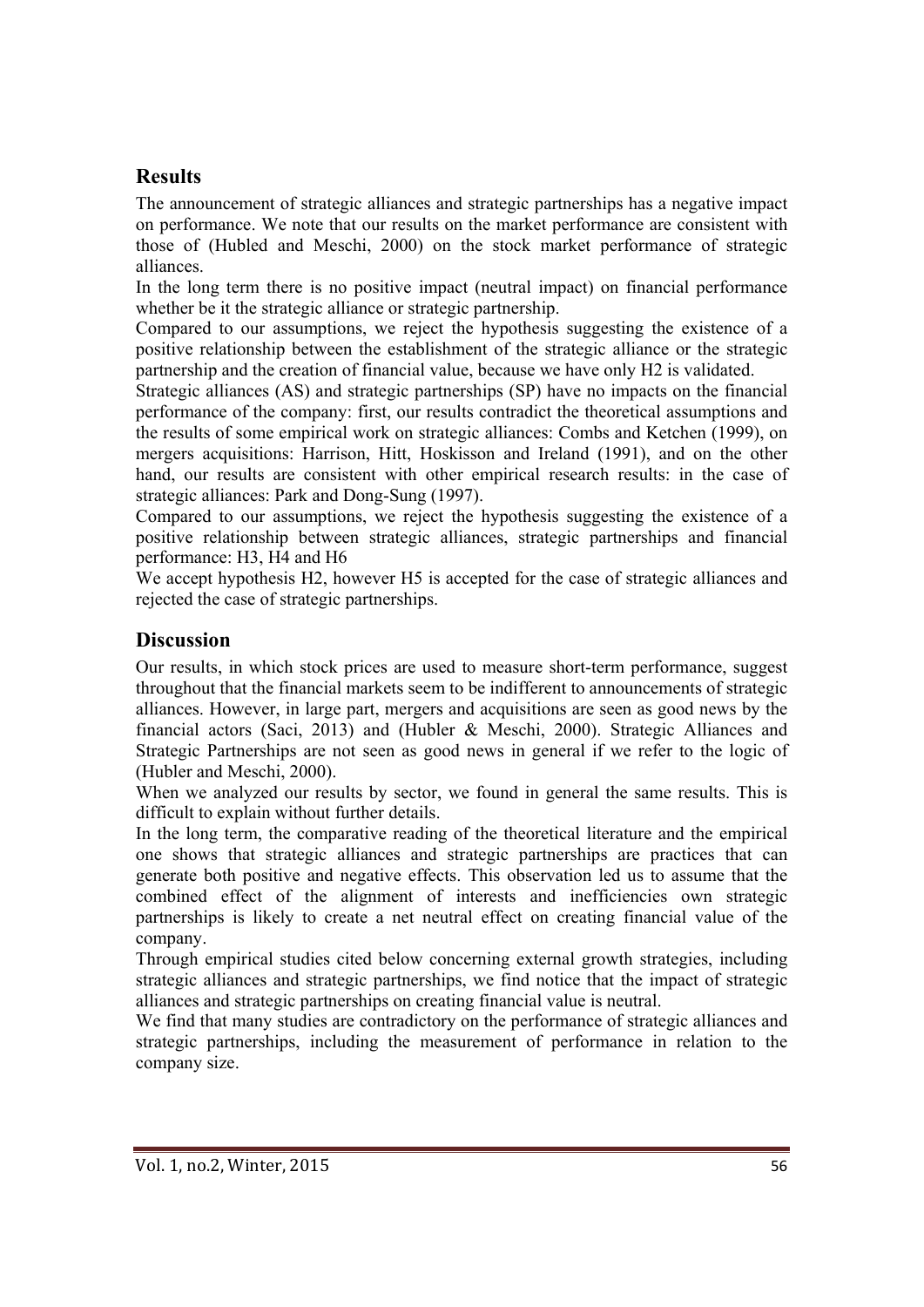## **Conclusion**

We stipulate that strategic alliances and strategic partnerships create financial value, but it is destroyed in part by the costs incurred by them as well as other negative effects (Yook, 2004).

In conclusion, the absence of the impact of the strategic alliances (SA) and strategic partnerships (SP) on financial performance can be explained either by the impact of strategic alliances (SA) and strategic partnerships (SP) may be combined to give a total net neutral effect on performance or the negative effects absorb the potential gains from strategic alliances (SA) and strategic partnerships (SP) (creating compensatory value).

The analysis of the problem of measuring the financial value creation through strategic alliances (SA) and strategic partnerships (SP) remains a field of study rarely treated in a French context, including the extent of creating long-term value. This finding is one of the main interests that motivated this research whose objective was to contribute to a better understanding of the financial value creation of strategic alliances (SA) and strategic partnerships (SP) of French listed companies.

## **Bibliography**

Albouy, M. (2006). Theory, Applications and Limits of Measuring Value Creation. *Revue Française de Gestion*, 32, pp 160-175.

Aliouat, B., and Taghzouti, A. (2009). Towards a Driving Strategic Alliances with Prospects Methods of Valuation. *18th Conference AIMS*, Grenoble, 3-4-5 Jun.

Aliouat, B. (1996). *Industrial Cooperation Strategie*. Economica, Paris.

Anand, B.N., and Khanna T. (2000). Do Firms Learn to Create Value? The Case of Alliances. *Strategic Management Journal*, 21, pp 295-315.

Barber, B.M., and Lyon J.D. (1997). Detecting Long-Run Abnormal Stock Returns: The Empirical Power and Specification of Test Statistics. *Journal of Financial Economics*, 43, pp 341-372.

Caby, J., and Hirigoyen G. (2001*). The Business Value Creation*. Economica.

Camerlynck, J., Ooghe, H., De Langhe, T. (2005). Pre-Acquisition Profile of Privately Held Companies Involved in Take-Overs: An Empirical Study. *Small Business Economics*, 24(2), pp 169-186.

Coase, R.H. (1937). *The nature of the firm*. Economica (New Series), IV (13-16), November, pp 386-405.

Combs, J. G.,and Ketchen, D.J. (1999). Explaining Interfirm Cooperation and Performance: Toward a Reconciliation of Predictions from The Resource-based View and Organizational Economics. *Strategic Management Journal*, 20(9), pp 867- 888.

Das, S., Sen, P.K., Sengupta, S. (1998). Impact of Strategic Alliances on Firm Valuation. *Academy of Management Journal*, 41(1), pp 27-41.

Doukas, J., and Travlos, N.G. (1998). The Effect of Corporate Multinationalism on Shareholders' Wealth: Evidence from International Acquisitions. *The Journal of Finance*, 43, pp 161-175.

Fama, E.F., Fisher, L., Jensen, M., Roll, R. (1969). The Adjustment of Stock Prices to New Information. *International Economic Review*, 10(1), pp 1-21.

Hitt, M.A, Hoskisson, R.E., Ireland, R.D., Harrison, J.S. Effects of Acquisitions on R&D Inputs and Outputs. *Academy of Management Journal*, 34, pp 693-706.